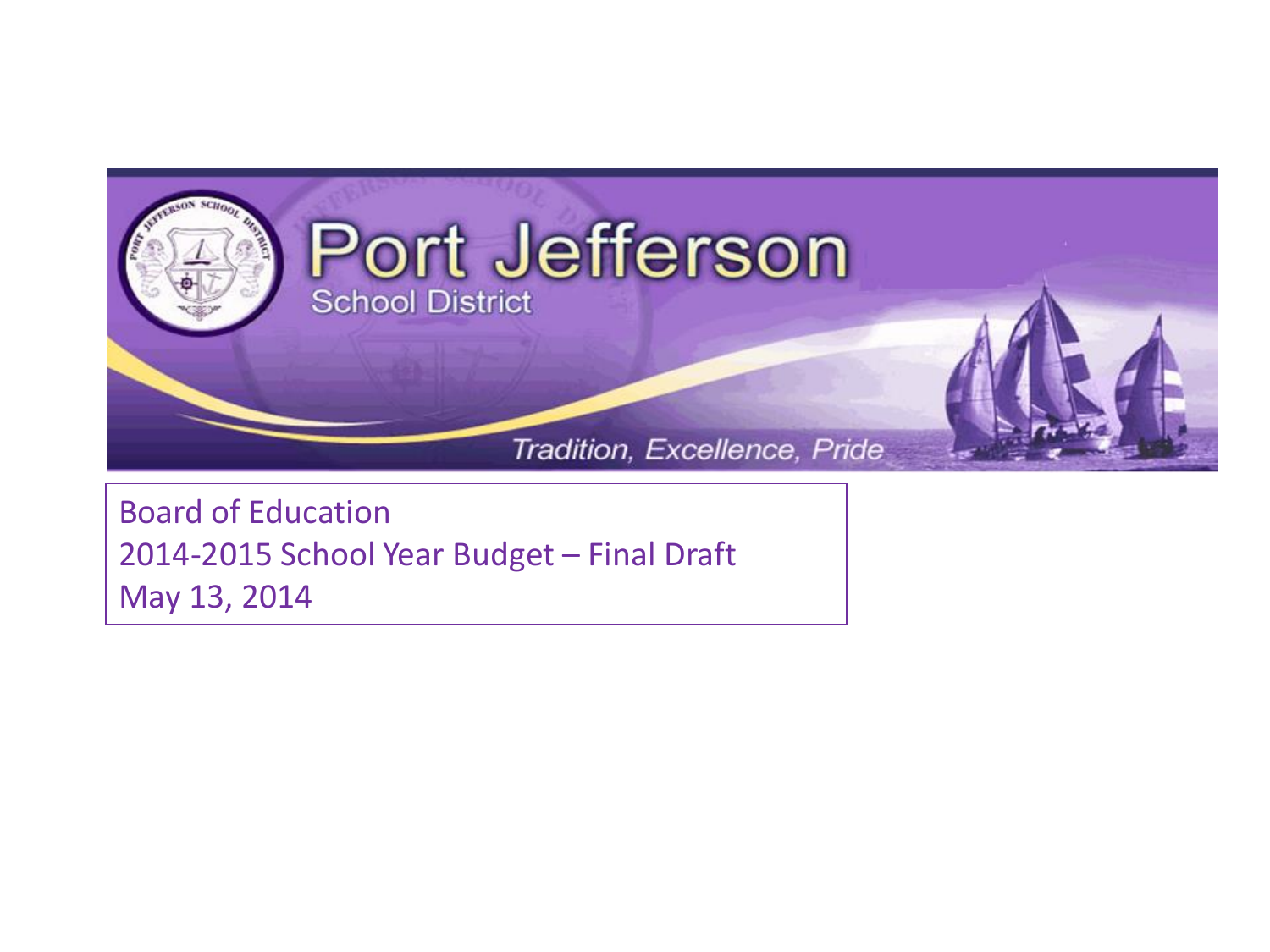| <b>Rollover Budget</b>                                                                    |                                                                       |  |  |  |  |
|-------------------------------------------------------------------------------------------|-----------------------------------------------------------------------|--|--|--|--|
| 2013-14 Budget                                                                            | \$39,321,267                                                          |  |  |  |  |
| 2014-15 Budget Final Draft                                                                | \$40,326,848                                                          |  |  |  |  |
| Increase Budget to Budget                                                                 | \$1,005,581                                                           |  |  |  |  |
|                                                                                           | 2.56% (Budget to Budget)<br>1.43% (Estimated Tax Cap with Exclusions) |  |  |  |  |
| Main Drivers of Increase:                                                                 |                                                                       |  |  |  |  |
| <b>Instruction - Instructional Staffing Costs</b><br><b>Benefits- Teachers Retirement</b> |                                                                       |  |  |  |  |
| Transfer to Capital for improvements to Tech Ed building                                  |                                                                       |  |  |  |  |
| **** Budget is predicated on current tax assessment levels.                               |                                                                       |  |  |  |  |

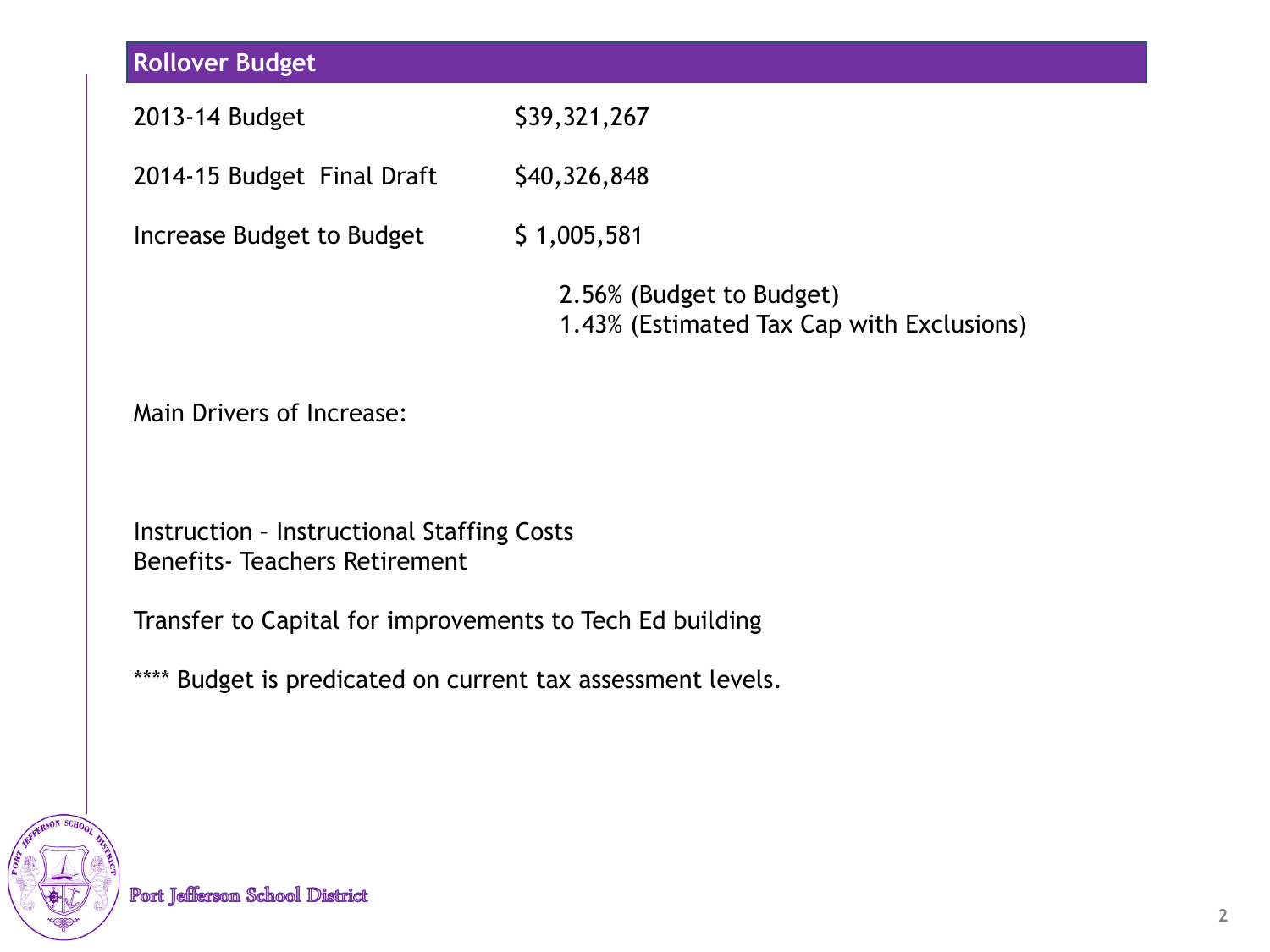Tax Cap Formula available In February – Key components still pending are final State Aid and collective bargaining agreements. Estimated tax levy cap for the district is 1.43%

**Tax Levy** - The total amount of property taxes a school district must collect to balance its budget, after accounting for all other revenue sources including state aid. The tax levy is the basis for determining the tax rate for each of the cities, towns or villages that make up a school district.

**Tax Rate** – The tax bill continues to be calculated by using a property's assessed value (as determined by the local town assessor) and the tax rate—or the amount paid in taxes per \$1,000 of assessed value. The tax rate is the total school tax levy divided by the total assessed value of property in the school district (as determined by Town of Brookhaven).

Inflation was 1.46% so Tax Levy Cap will be 1.43% factoring in exclusions.

Teachers Retirement System

Employee Retirement System

Capital Costs

Prior Year Judgments & Claims

Tax cap is on the total tax levy and not on individual home owner. Grievances and Tax Reassessments effect individual tax rates and not the tax levy.

Tax Rate is the proportionate amount that the home owners pay of the total Tax Levy

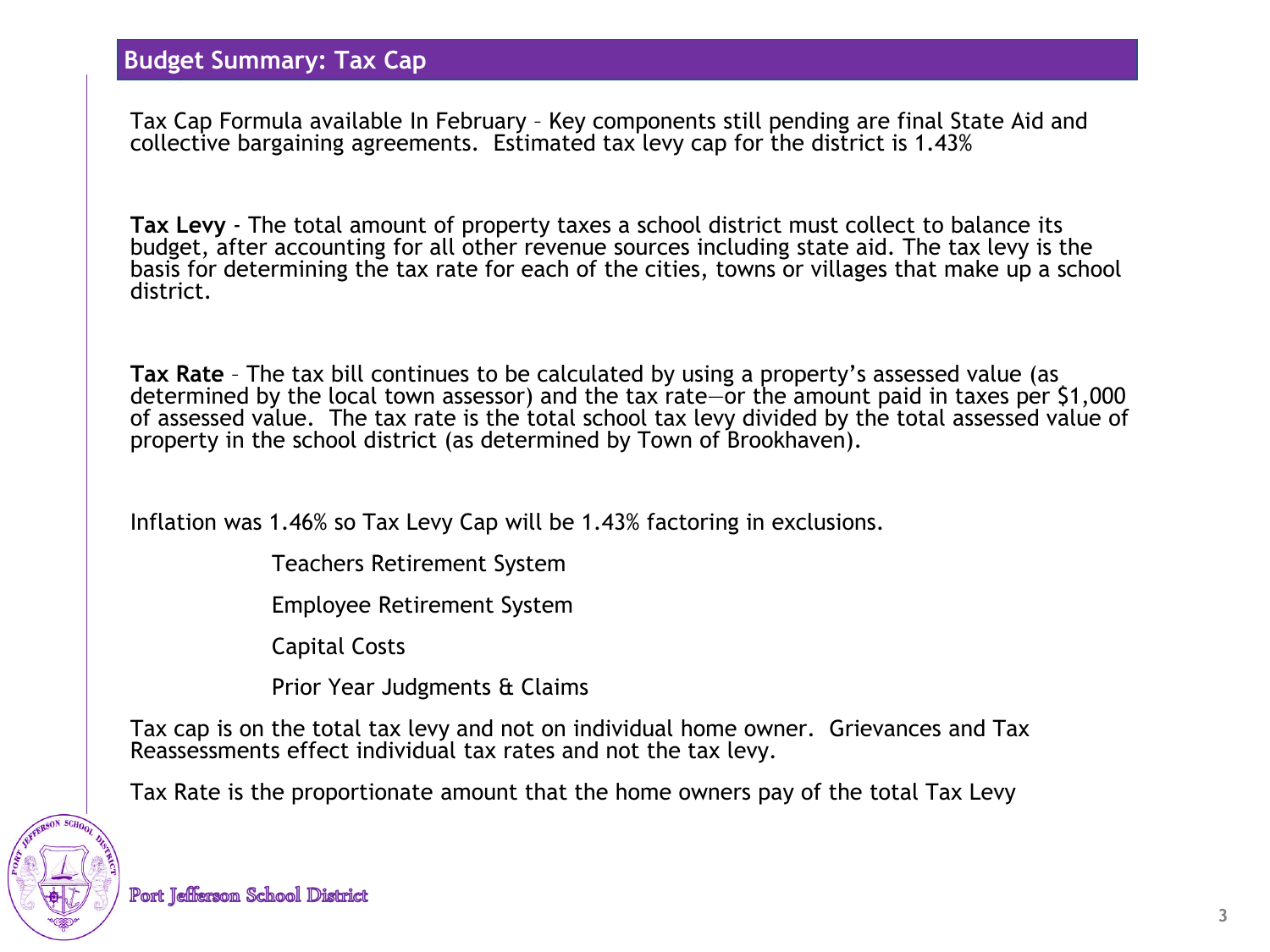## **Final Draft**

Board of Education provided guidance on total budget figure.

Administrative Directive – Proceed to Tax Cap

1.43% (1.46% inflation minus decrease in Capital Exemption of .03%)

## **Tax Cap Exclusions**

Capital – Debt Service and Capital Projects -.03%

### **Enhancements**

\$74,848 – approximately .8 Instructional FTE to supplement AP programs

\$20,000 – additional instructional technology purchases

 $\triangleright$  Superintendent and administration will continue to review staffing, scheduling, and enrollment

- $\triangleright$  On April 1<sup>st</sup> finalization of State Aid
- $\triangleright$  Business Office reviews/finalizes estimates and computes Tax Levy Cap
- $\triangleright$  Budget Advisory Committee receives Board of Education and District recommendations

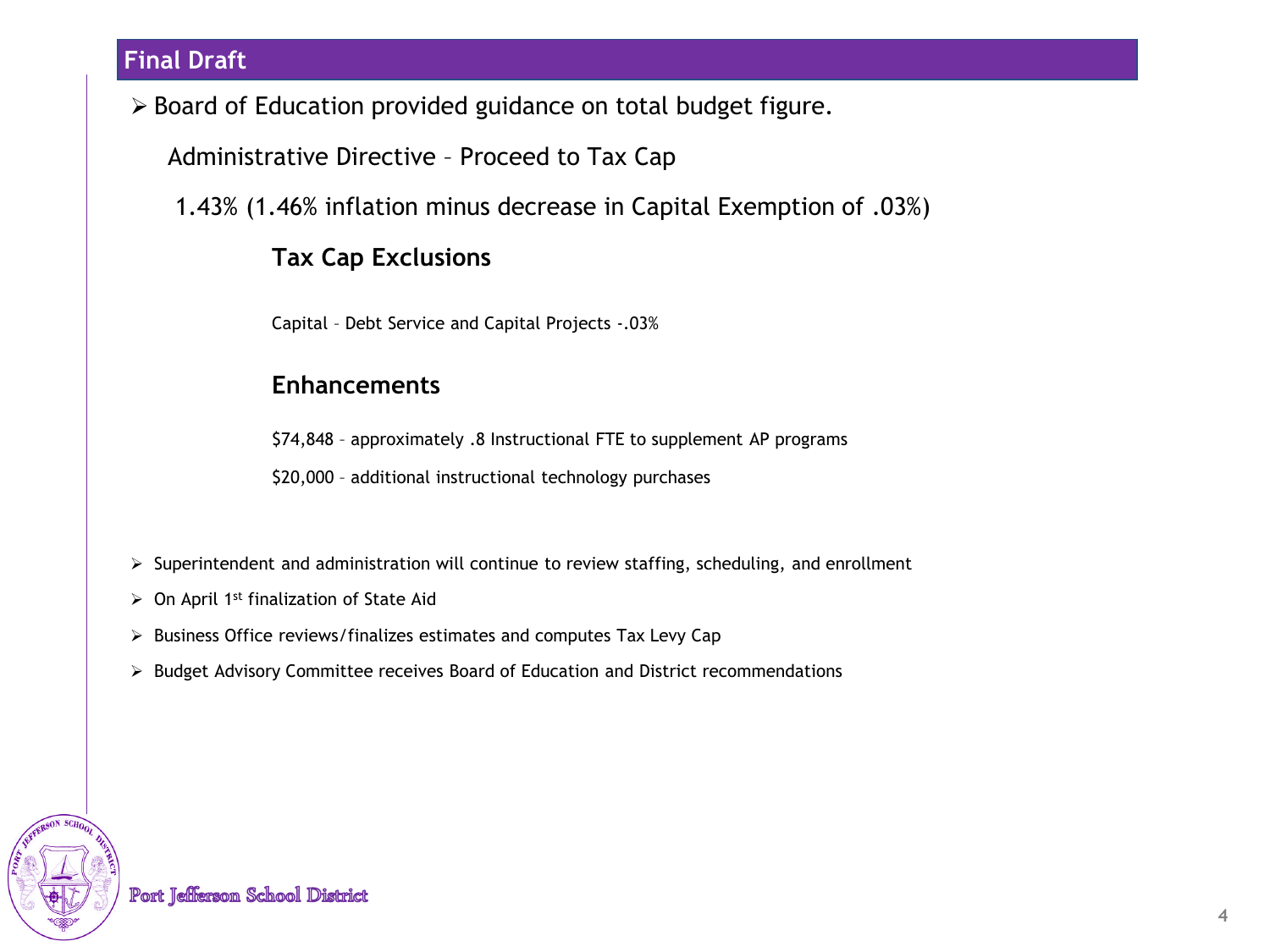|                                 | 2013/2014    | 2014/2015    | Change      |
|---------------------------------|--------------|--------------|-------------|
| 1000 - 1999 GENERAL SUPPORT     | \$4,643,549  | \$4,520,935  | (5122, 614) |
| 2000 - 2999 INSTRUCTION         | \$19,748,454 | \$20,389,152 | \$640,698   |
| 5000 - 5999 TRANSPORTATION      | \$2,126,610  | \$2,176,818  | \$50,208    |
| 9000 - 9099 EMPLOYEE BENEFITS   | \$11,159,010 | \$11,441,789 | \$282,779   |
| 9700 - 9799 DEBT SERVICE        | \$1,643,644  | \$1,598,154  | (545, 490)  |
| 9900 - 9999 INTERFUND TRANSFERS | \$0          | \$200,000    | \$200,000   |
| <b>GRAND TOTALS</b>             | \$39,321,267 | \$40,326,848 | \$1,005,581 |

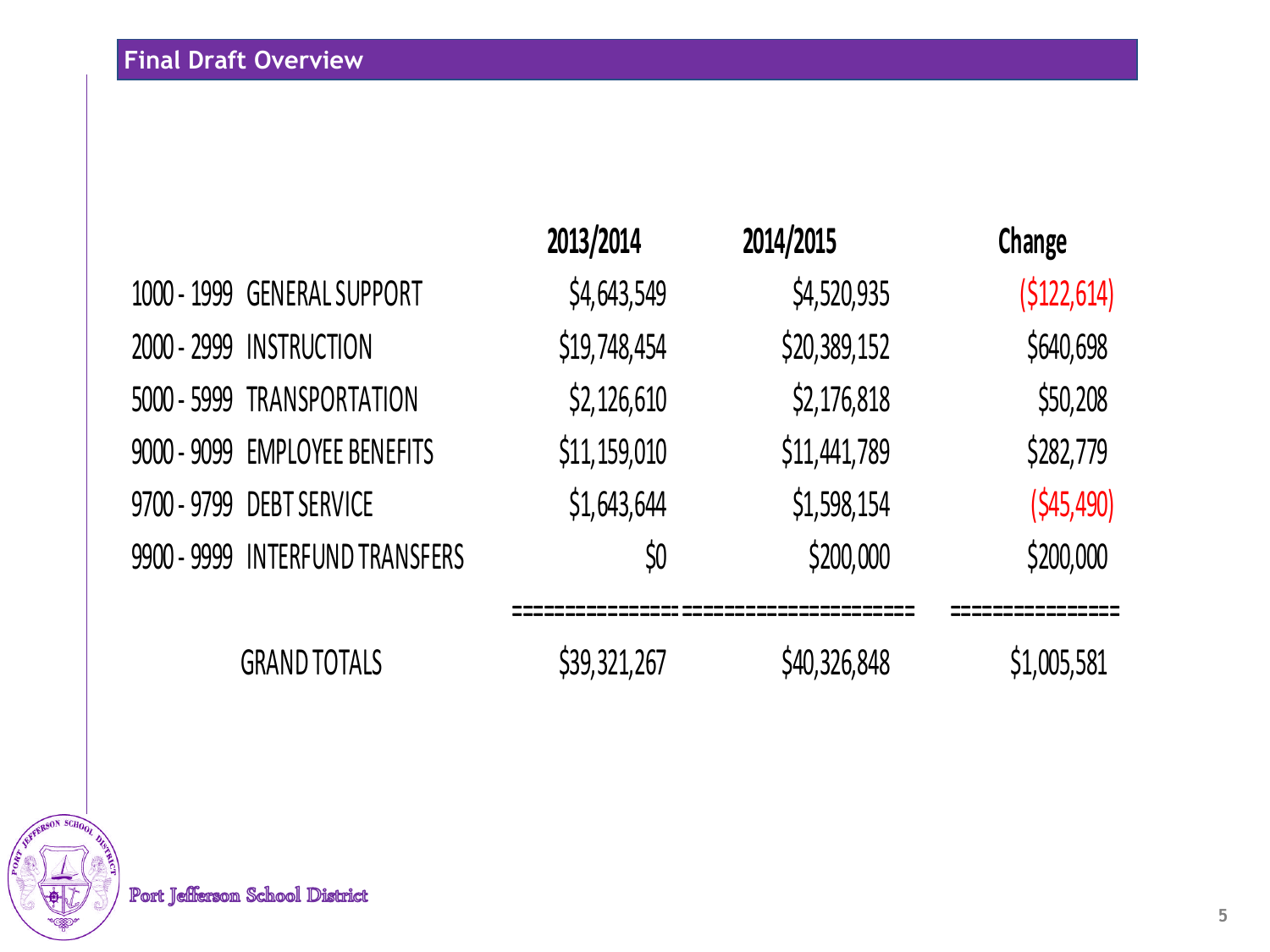### Updated - Summary of Estimated Revenues 2014-15 Proposed Budget

| <b>State Aid = Adopted NYS Budget</b><br>(A) |               |               |                   |           |  |
|----------------------------------------------|---------------|---------------|-------------------|-----------|--|
|                                              | <b>Budget</b> | <b>Budget</b> | <b>Difference</b> |           |  |
| ITEM                                         | 2013-14       | 2014-15       | S                 | %         |  |
| <b>Proposed Budget</b>                       | 39,321,267    | 40,326,848    | 1,005,581         | 2.56%     |  |
| State Aid Projection                         | 3,118,967     | 3,239,427     | 120,460           | 3.86%     |  |
| Other Revenue                                |               |               |                   |           |  |
| <b>Continuing Education</b>                  | 0             | 0             | 0                 | n/a       |  |
| <b>Health Services/Tuition</b>               | 305,000       | 407,500       | 102,500           | 33.61%    |  |
| Interest Income                              | 50,000        | 40,000        | (10,000)          | $-20.00%$ |  |
| Rentals                                      | 770,000       | 770,000       | 0                 | 0.00%     |  |
| Reserves-SCTR                                | 0             | 300,000       | 300,000           | n/a       |  |
| Pilot Program                                | 1,309,667     | 1,339,000     | 29,333            | 2.24%     |  |
| Miscellaneous                                | 157,500       | 138,858       | (18, 642)         | $-11.84%$ |  |
| <b>Fund Balance Applied</b>                  | 0             | 0             | 0                 | n/a       |  |
| <b>Fund Balance Transfer</b>                 |               |               |                   | n/a       |  |
| Total Other Revenue                          | 2,592,167     | 2,995,358     | 403,191           | 15.55%    |  |
| <b>Total Non Tax Levy Revenues</b>           | 5,711,134     | 6,234,785     | 523,651           | 9.17%     |  |
| Tax Levy Revenues Required                   | 33,610,133    | 34,092,063    | 481,930.00        | 1.43%     |  |
| <b>Total Assessed Valuation</b>              | 24,080,800    | 23,984,618    | (96, 182)         | $-0.40%$  |  |
| <b>Projected Tax Rate</b>                    | 139.57        | 142.14        | 2.57              | 1.84%     |  |

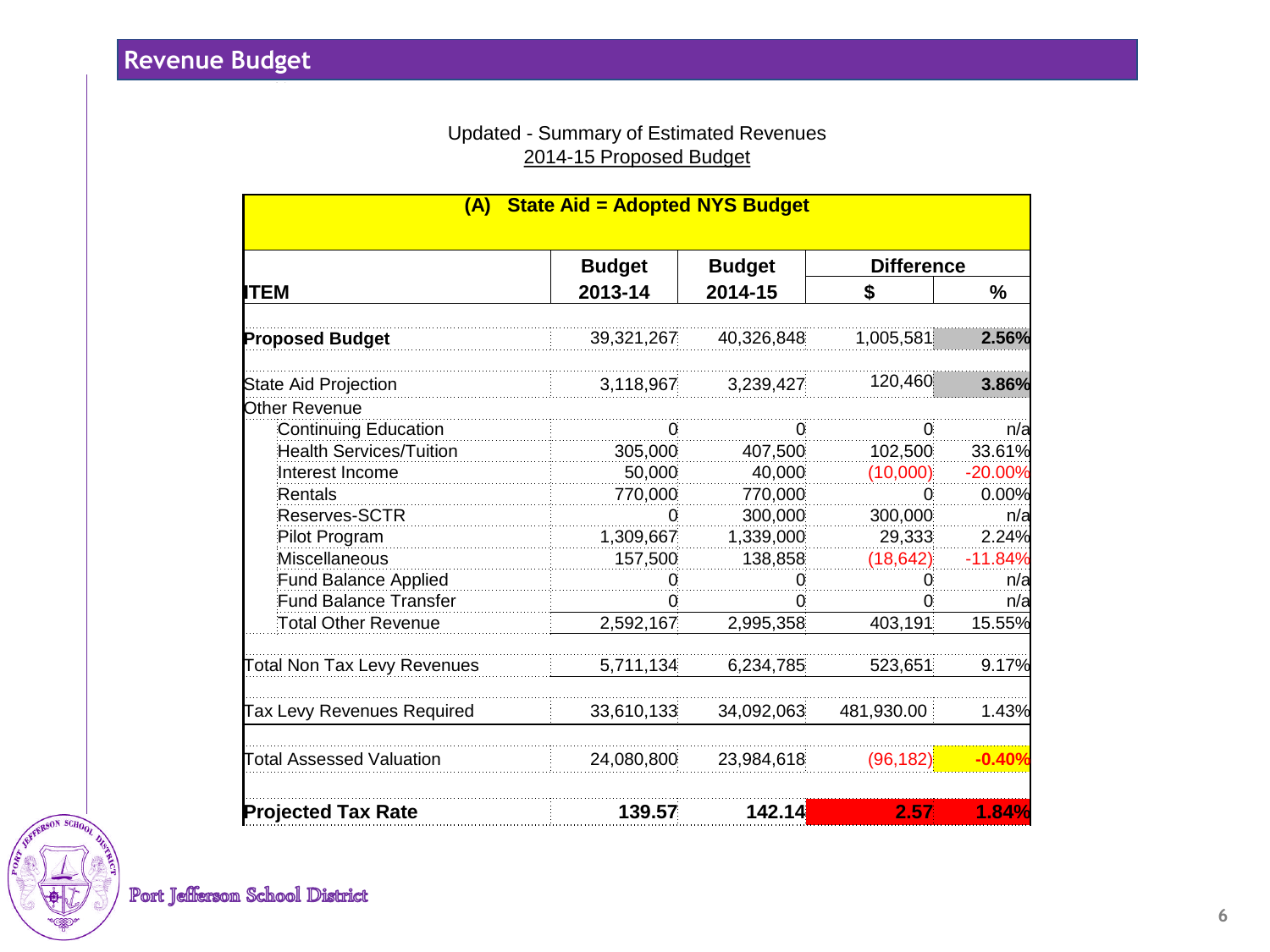## **Budget by Component**

| <b>Administrative Component</b>                                                                                         | \$3,488,116 (8.65%) - Decrease from prior year's 8.83%   |  |  |  |
|-------------------------------------------------------------------------------------------------------------------------|----------------------------------------------------------|--|--|--|
| Board of Education/Superintendents Office/Business Office/Personnel/Technology/Auditors/Liability Insurance/Legal Costs |                                                          |  |  |  |
| <b>Capital Component</b>                                                                                                | \$4,441,845 (11.01%) - Decrease from prior year's 11.23% |  |  |  |
| Custodial/Buildings & Grounds/Utilities/Debt Service                                                                    |                                                          |  |  |  |
| <b>Program Component</b>                                                                                                | \$32,396,887 (80.34%)-Increase from prior year's 79.94%  |  |  |  |
| Instructional Program                                                                                                   |                                                          |  |  |  |

## **2014/2015 Budget Components**



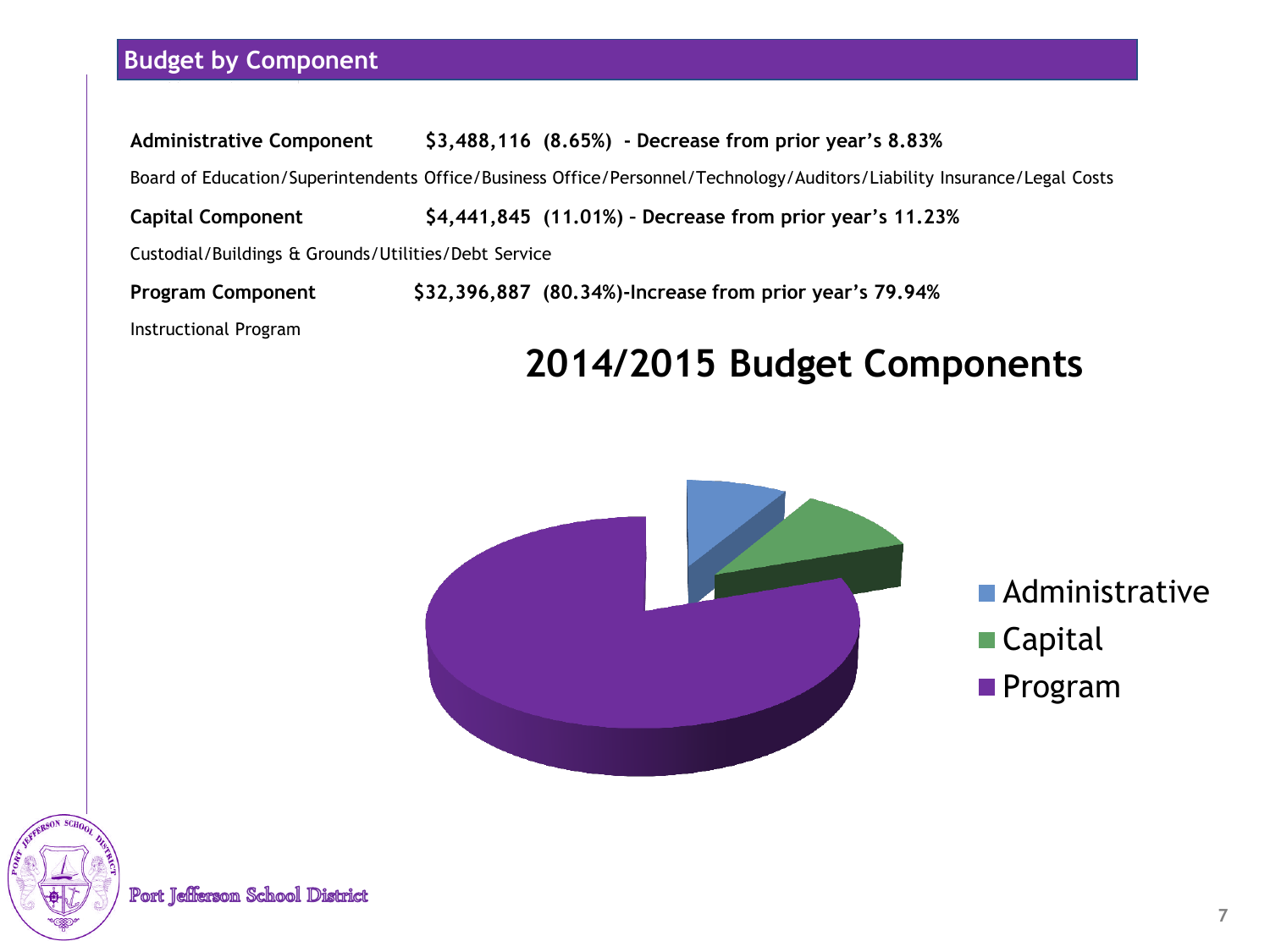## **Revenue Sources**

**State Aid \$3,239,427 (8.03%)**

**Local Revenue \$2,995,358 (7.43%)**

Rental of Spring Street / PILOT payment on peaker plant, Tuition / Reserves

**Tax Levy \$34,092,063 (84.54%)**

# **2014/2015 Revenue Components**



State Aid **Local Revenue Tax Levy** 

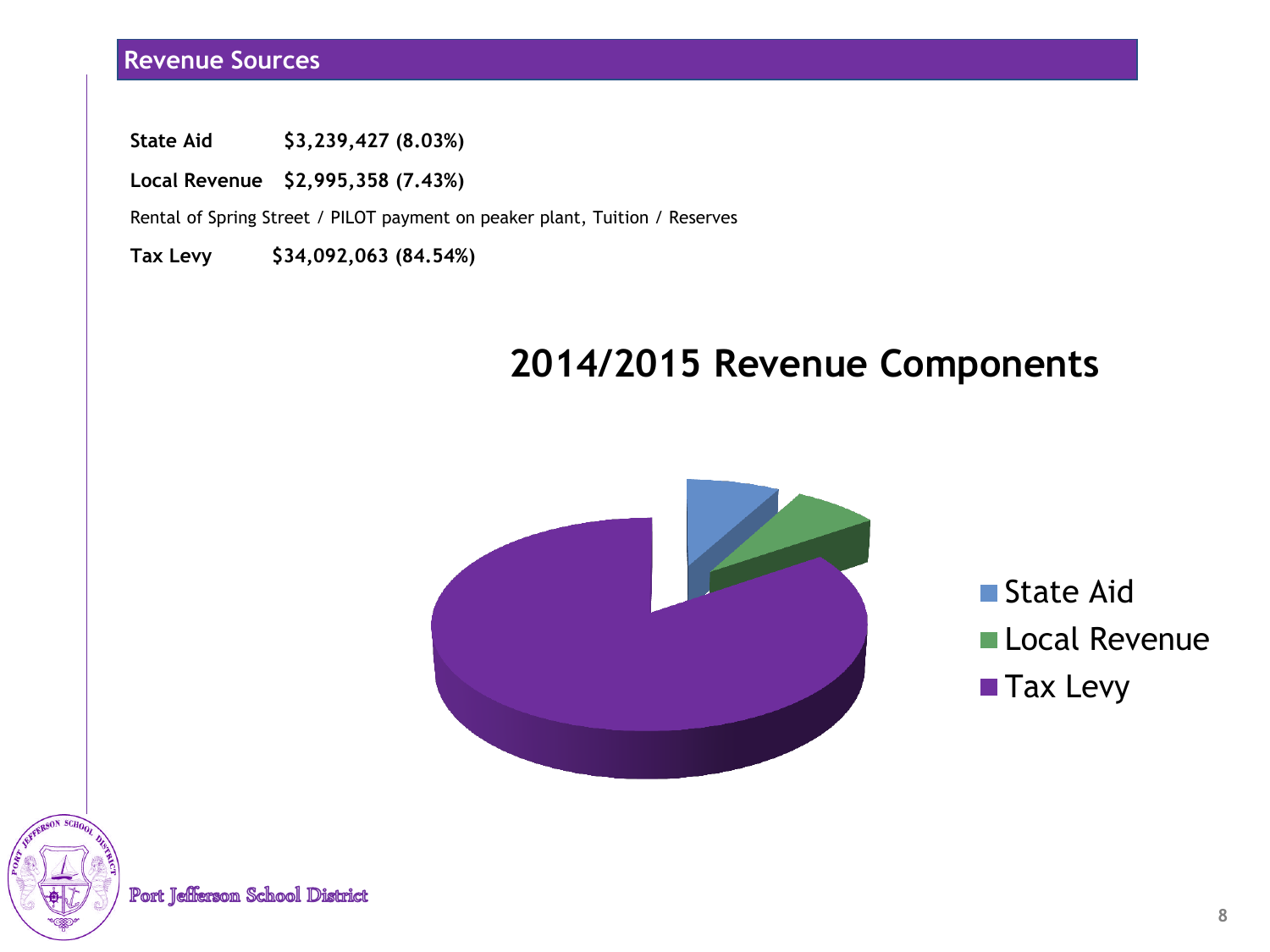

- Emp Benfits  $$11,441,789$
- **BOCES \$2,243,148**
- Contractual \$2,025,547
- Transportation \$1,694,980
- Debt Service \$1,598,154
- ■Tuition/Testing \$725,300
- Utilities \$513,053
- $\blacksquare$  Supplies \$454,042
- Liabilty Insurance \$245,996
- Equipment \$265,879
- Capital Projects \$200,000
- Textbooks \$191,242
- Software \$99,936
- Postage \$30,044
- Other \$16,854

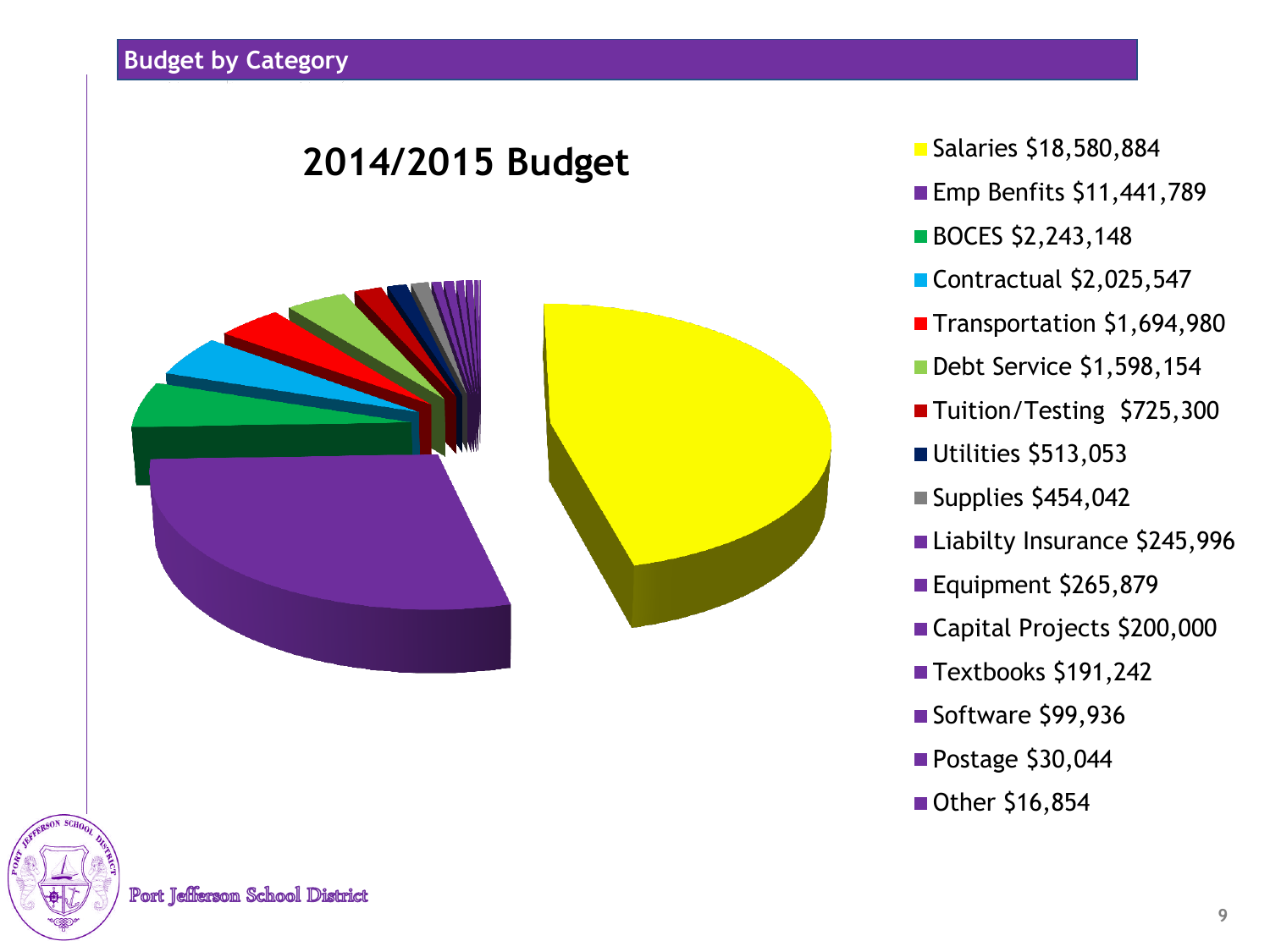### **2014-15 Property Tax Report Card**

| 580206 - Port Jefferson UFSD                                                                                    |                 |                 |          |  |
|-----------------------------------------------------------------------------------------------------------------|-----------------|-----------------|----------|--|
| <b>Contact Person:</b><br>Dr. Kenneth Bossert                                                                   | <b>Budgeted</b> | Proposed Budget | Percent  |  |
| Telephone Number:                                                                                               | 2013-14         | 2014-15         | Change   |  |
|                                                                                                                 | (A)             | (B)             | (C)      |  |
| <b>Total Proposed Spending</b>                                                                                  | 39,321,267      | 40,326,848      | 2.56%    |  |
| Total Proposed School Year Tax Levy, Including Tax Levy to Support Library Debt <sup>1</sup>                    | 33,610,133      | 34,092,063      | 1.43%    |  |
| Permissible Exclusions to the School Tax Levy Limit                                                             | 1,582,821       | 1,269,684       |          |  |
| Proposed School Year Tax Levy, Not Including Levy for Permissible Exclusions<br>or Levy to Support Library Debt | 32,027,312      | 32,822,379      |          |  |
| School Tax Levy Limit, Not Including Levy for Permissible Exclusions <sup>2</sup>                               | 32,028,010      | 32,822,379      |          |  |
| Difference (positive value requires 60.0% voter approval)                                                       | $-698$          | $\Omega$        |          |  |
| <b>Public School Enrollment</b>                                                                                 | 1,250           | 1,242           | $-0.64%$ |  |
| Consumer Price Index                                                                                            |                 |                 | 1.46%    |  |

|                                                                     | Actual    | Estimated |
|---------------------------------------------------------------------|-----------|-----------|
|                                                                     | 2013-14   | 2014-15   |
|                                                                     | (D)       | (E)       |
| Adjusted Restricted Fund Balance                                    | 7,073,419 | 7,200,000 |
| Assigned Appropriated Fund Balance                                  | 402,384   | 300,000   |
| Adjusted Unrestricted Fund Balance                                  | 1,572,853 | 1,609,000 |
| Adjusted Unrestricted Fund Balance as a Percent of the Total Budget | 4.00%     | 3.99%     |

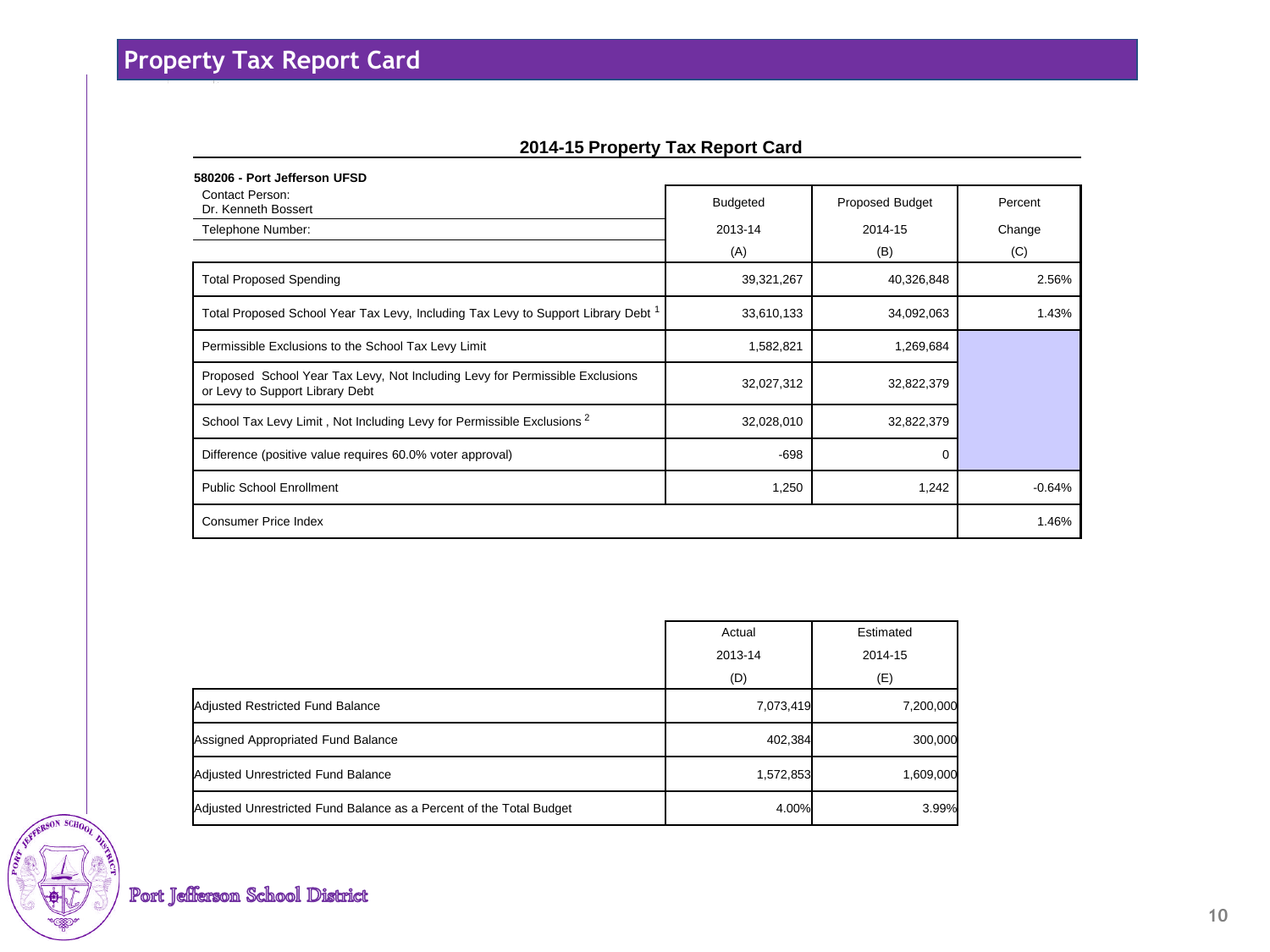## **Budget Notice**

#### *Port Jefferson School District Budget Notice*

|                                                                                                                                  |      | <b>Budget Adopted for</b><br>the 2013-14<br>School Year |          | <b>Budget Proposed for</b><br>the 2014-15<br>School Year |          | <b>Contingency Budget</b><br>for the 2014-15<br>School Year* |
|----------------------------------------------------------------------------------------------------------------------------------|------|---------------------------------------------------------|----------|----------------------------------------------------------|----------|--------------------------------------------------------------|
| Total Budgeted Amount, Not Including Separate Propositions<br>Increase/Decrease for the 2014-15 School Year                      | \$   | 39,321,267                                              | \$<br>\$ | 40,326,848<br>1,005,581                                  | \$<br>\$ | 39,321,267                                                   |
| Percentage increase(decrease) in Proposed Budget                                                                                 |      |                                                         |          | 2.56%                                                    |          | 0.00%                                                        |
| Change in the consumer price index<br>Total Proposed School Year Tax Levy, Including Levy to Support Library Debt, if applicable | \$   | 33,610,133                                              | \$       | 1.46%<br>34,092,063                                      | \$       | 33,610,133                                                   |
| <b>Total Permissible Exclusions</b>                                                                                              |      |                                                         | \$       | 1,269,684                                                |          |                                                              |
| A. Proposed School Year Tax Levy Not Including Levy for Permissible Exclusions or Levy to Support Library Debt                   | \$.  | 32,027,312                                              | \$       | 32,822,379                                               |          |                                                              |
| B. School Tax Levy Limit, Not Including Levy for Permissible Exclusions                                                          |      | 32,028,010                                              | \$       | 32,822,379                                               |          |                                                              |
| Difference: A-B (Positive Value Requires 60.0% Voter Approval - See Note Below Regarding Separate Propositions)                  | - \$ | (698)                                                   | \$       |                                                          |          |                                                              |
| Administrative Component                                                                                                         | \$   | 3,471,110                                               | \$       | 3,488,116                                                | \$       | 3,206,293                                                    |
| Program Component                                                                                                                | \$   | 31,434,278                                              | \$       | 32,396,887                                               | \$       | 32,023,129                                                   |
| Capital Component                                                                                                                |      | 4,415,878                                               | \$       | 4,441,845                                                | \$.      | 4,091,845                                                    |

\*Statement of assumptions made in projecting a contingency budget for the 2014-15 school year, should the budget be defeated.

Should it become necessary to adopt a contingency budget, the district may decrease expenditures in the areas of building improvements, capital improvements certain equipment, staffing, public relations and any other non-contingent areas that are not necessary for the health and safety of the School District.

|           |                                            | Under The Budget Proposed for the 2014-15 School<br>lYear |
|-----------|--------------------------------------------|-----------------------------------------------------------|
| $o_{0}$   |                                            |                                                           |
| $\lambda$ | Estimated Basic STAR Exemption Savings (1) | 510.00                                                    |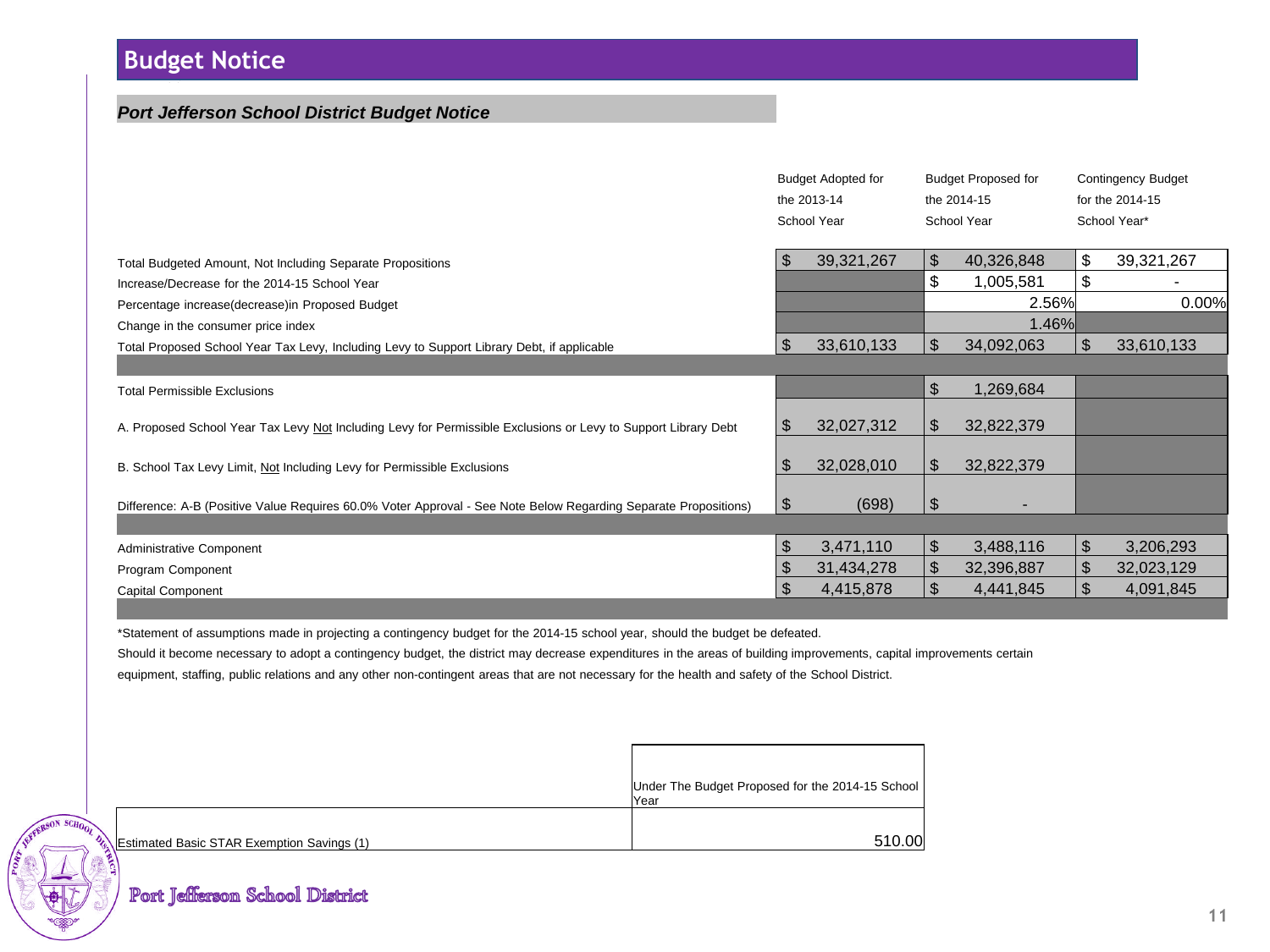- A failed budget under tax cap and contingency regulations will force further budget reductions of \$1,005,581, a net budget reduction 2.6% from the prior year, and a 1.43% tax levy decrease from the prior year.
- In the event of a failed budget, the Board of Education may elect to have the community revote upon a revised budget proposal one time. All programs and other expenses would be reviewed for potential reduction / elimination.